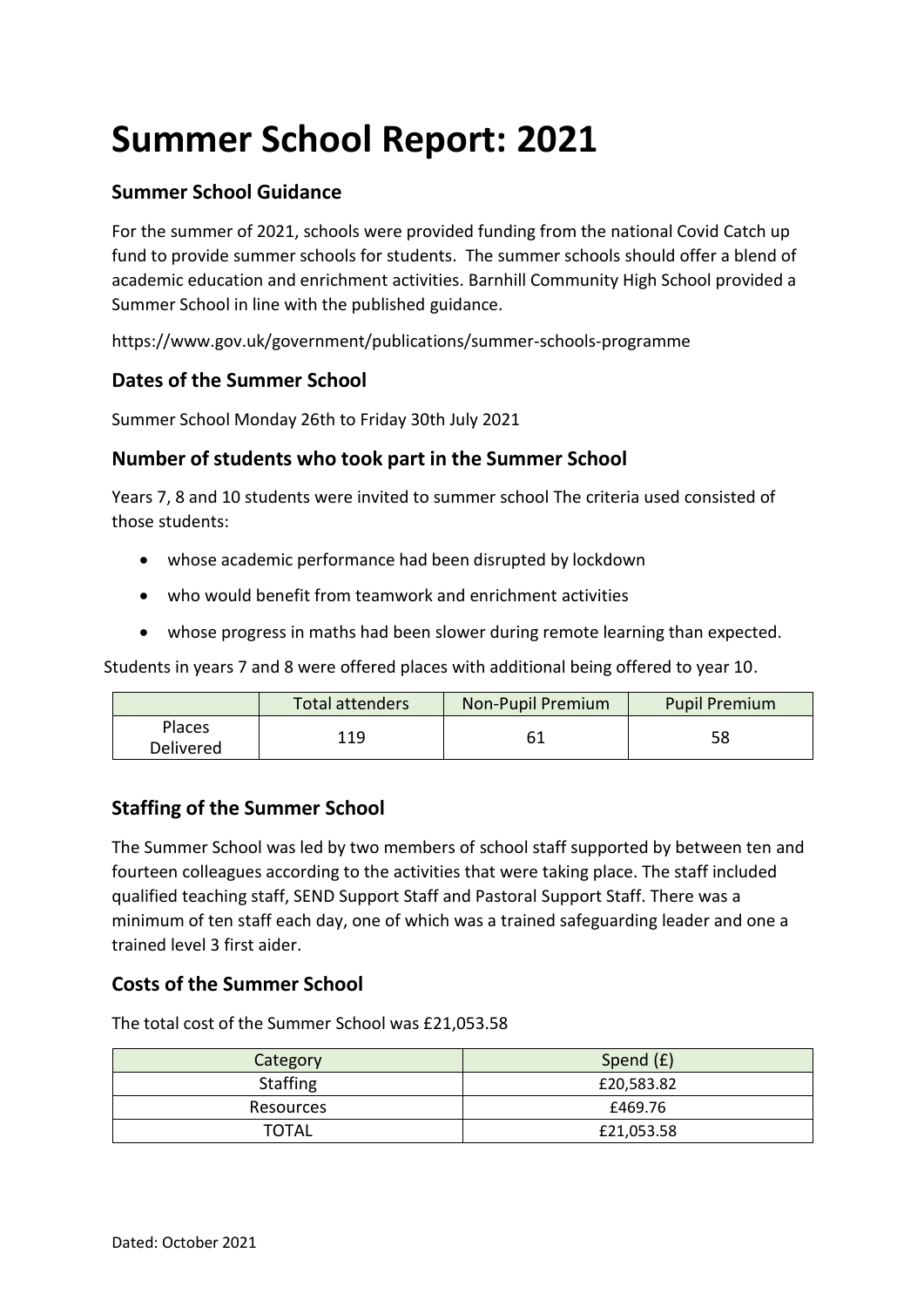



#### **Summer School Programme Overview**

Barnhill Community High School's Summer School comprised of a mix of academic studies and enrichment activities designed to support academic reengagement, to motivate students, and to enthuse students. The wellbeing activities also helped to alleviate any anxiety or concerns related to their studies and returning to school, post lockdown.

#### **Activities**

Students were organised in to groups on a rota for the following activites:

| $\mathbf{1}$   | Sport       | Students developed their football and basketball skills in<br>teams. The sessions were based upon building fitness,<br>developing ball skills and then competing as a team in a<br>series of matches.                                                                                        |
|----------------|-------------|----------------------------------------------------------------------------------------------------------------------------------------------------------------------------------------------------------------------------------------------------------------------------------------------|
| $\overline{2}$ | Debating    | Students learned the value of debating. They first<br>learned how to structure an argument and studied<br>historic examples of rhetoric. They then worked in teams<br>to prepare and deliver a debate to their classmates.                                                                   |
| 3              | Performance | Students prepared and performed a musical theatre<br>scene. They learned how to use choreography to explain<br>a narrative. They also completed a large amount of<br>aerobic activity for healthy living!                                                                                    |
| 4              | Food        | Students began by studying the nutritional aspects of<br>food and the health and safety aspects of food<br>preparation.<br>They then had to prepare a meal for a mock restaurant<br>sitting. The food was purchased using the summer school<br>budget so no cost was passed on the families. |
| 5              | Newspaper   | Students worked as journalist to study 'news values' and<br>extended writing. They worked in teams with designated<br>roles to publish their own newspaper articles.                                                                                                                         |
| 6              | Science 1   | Two science sessions were offered with a focus on<br>practical problem solving. Students were asked to plan a                                                                                                                                                                                |
| 7              | Science 2   | means by which they could gather information to solve<br>the problems. They                                                                                                                                                                                                                  |
| 8              | Mathematics | The mathematics sessions were led by member of the<br>maths department who delivered small group teaching to<br>groups of students based upon their current attainment.<br>These sessions were aim primarily at the year ten                                                                 |